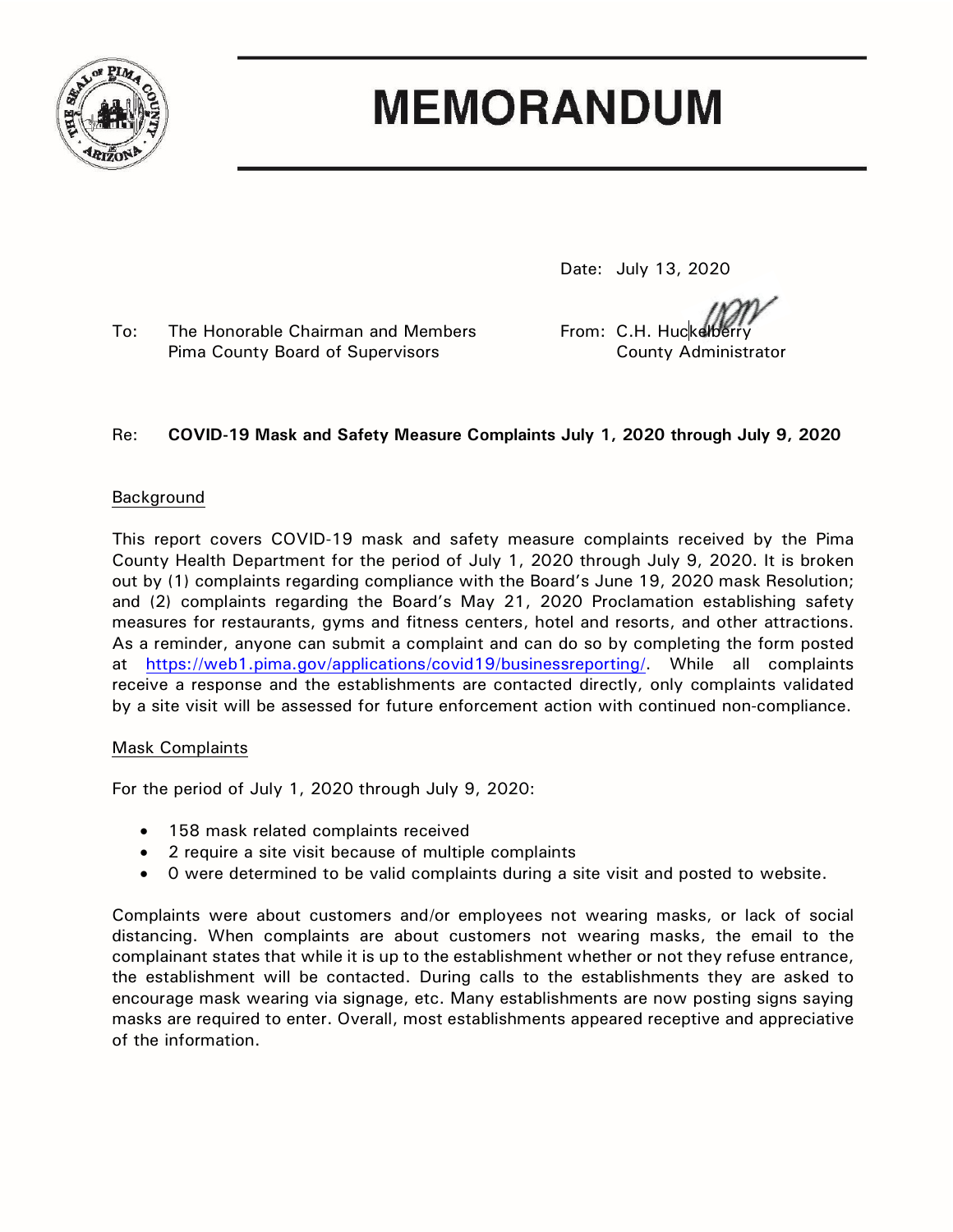The Honorable Chairman and Members, Pima County Board of Supervisors Re: **COVID-19 Mask and Safety Measure Complaints July 1, 2020 through July 9, 2020** July 13, 2020 Page 2

## Complaints Regarding Proclamation Safety Measures

For the period of July 1, 2020 through July 9, 2020:

- 74 Proclamation complaints received
- 56 resolved through phone calls and emails
- 11 required a site visit, and 5 of the 11 will require a virtual follow-up visit as there were issues that could not be corrected during the site visit.
- 0 second visits with validation, and therefore none have been posted to website.

#### Proclamation Assessments

125 onsite assessments completed.

On-site Proclamation assessments include those occurring as part of routine inspections, those occurring in response to complaints and those occurring in response to requests under the Ready to Serve program.

#### Intake and Response Process

As a reminder, this is the intake and response process for these complaints. The complaint is received by the Consumer Health and Food Safety Division of Health Department. An email response is provided to complainant letting them know that the business or establishment will be contacted and educated about the requirements. A phone call is made to the establishment to notify the person in charge about the complaint, and a copy of the applicable resolution or proclamation is then emailed or mailed to the establishment along with a link to the County's COVID-19 webpage. If a second complaint is received 48 hours after contact was made with the establishment, then a site visit is made to verify the complaint and provide additional education. If it is a mask complaint, and the complaint is verified during the site visit, then it is posted to the County website at [www.pima.gov/facecoverings.](http://www.pima.gov/facecoverings) If it is a Proclamation complaint, during the site visit a full Proclamation assessment is conducted. If a third complaint is made regarding the Proclamation and is determined to be valid during the next site visit, then it is posted to the website at this address [www.pimaready.com.](http://www.pimaready.com/)

Repeat offenders will be referred to the Board of Supervisors for enforcement. Repeat offenders located in Marana and Sahuarita will first be referred to the Town Managers prior to forwarding to the Board for enforcement. The Board can direct the County Attorney's Office to pursue civil or criminal actions against the establishment. All information is tracked and can be made available to the Board upon request.

#### Gyms and Fitness Centers

While the Board's Proclamation included safety measures for gyms and fitness centers, these types of establishments were ordered closed ("paused") by Executive Order of the Governor, for the period of June 29, 2020 through July 27, 2020. We did receive several complaints of gyms, fitness centers and related establishments remaining open after the closure. Certain gyms in Arizona are pursuing legal action, and requested a temporary restraining order to allow